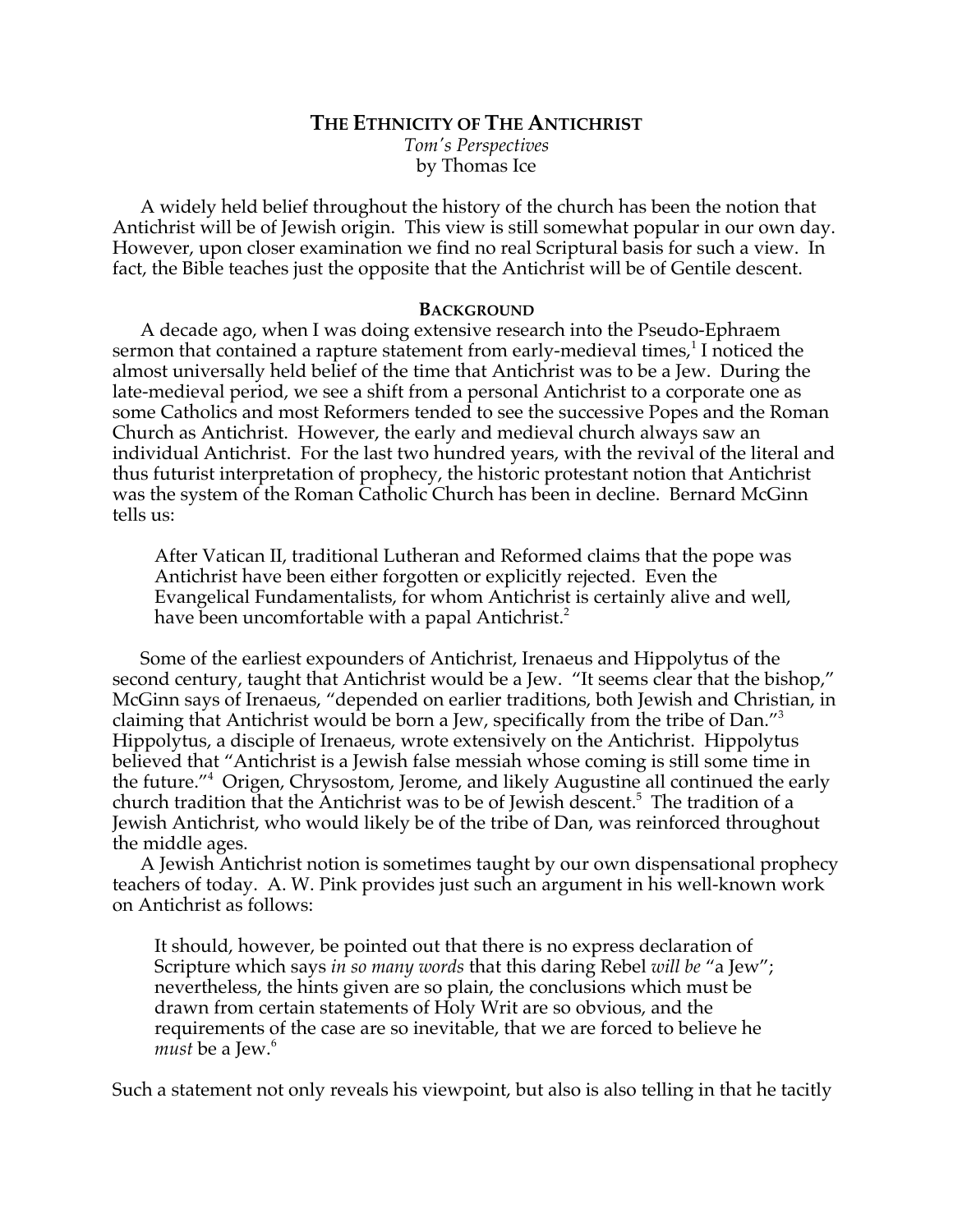admits that his view lacks direct biblical support, as I shall seek to demonstrate.

## **ARGUMENTS AGAINST A JEWISH ANTICHRIST**

Three reasons are often given in support of the argument that Antichrist will be Jewish.<sup>7</sup> First, it is argued that he will be a Jew since the Jews are responsible for the world's problems. Thus, it follows that the greatest problem of history—Antichrist—will also be Jewish. This is the Anti-Semitic reason. Since we do not have enough space in this article to give an in-depth refutation of Anti-Semitism, $^8$  it should be clear that since Anti-Semitism is unbiblical so is any logic that reasons upon such a premise. This is rarely if ever a viewpoint put forth by dispensational writers.

The second major argument is that the Antichrist must be a Jew since the Jews would only accept a Jew as their Messiah. An advocate of this view is Grant Jeffery who reasons that:

the Jews would one day accept for a time the false claims of the Antichrist as their promised Messiah. . . . Since the prophecies tell us that the Antichrist will present himself to Israel as the Messiah many scholars have concluded that he must be Jewish. Certainly no religious Jew would dream of accepting a Gentile as the Messiah of Israel.<sup>9</sup>

This view is also built upon the logic that since the Antichrist is just that, an anti-Messiah, then his career must be a counterfeit of Jesus' first coming. While some of this is true, such symmetry can be carried too far. The specific descriptions of the Antichrist are more like that of a political leader than a mere converse of Jesus, as shall be noted below. In other words, the mere term "Antichrist" appears in the minds of many to be the justification for thinking that since Jesus was a Jew then so must be the Antichrist.

Hebrew Christian scholar, Dr. Arnold Fruchtenbaum offers a refutation of this reason which he calls "The Logical Reason." He writes:

Stated in a syllogism, this argument goes as follows: Major Premise: The Jews will accept the Antichrist as the Messiah Minor Premise: The Jews will never accept a Gentile as the Messiah. Conclusion: The Antichrist will be a Jew.10

The difficulties of this argument are many, not the least of which are the two premises. Neither premise can be supported from the Bible. Just because the Jews make a covenant with the Antichrist (Isa. 28:15; Dan. 9:26), does not mean that they accept him as their Messiah. It does not follow from these texts either textually or logically that Israel accepts him as Messiah (or Antichrist). Secondly, since they are not accepting him as Messiah, the fact that he is a Gentile peacemaker is irrelevant. Since both premises are faulty, it therefore follows that the conclusion is faulty as well.

Fruchtenbaum notes another variation of this argument, which he calls "the Scriptural reason."<sup>11</sup> This line of reasoning is put forth by combining a major premise and a minor premise from Revelation 7:4–8.

Stated in a syllogism, this argument goes as follows: Major Premise: The tribe from whom the Antichrist would come would not be listed among the 144,000. Minor Premise: Dan is not among the 144,000.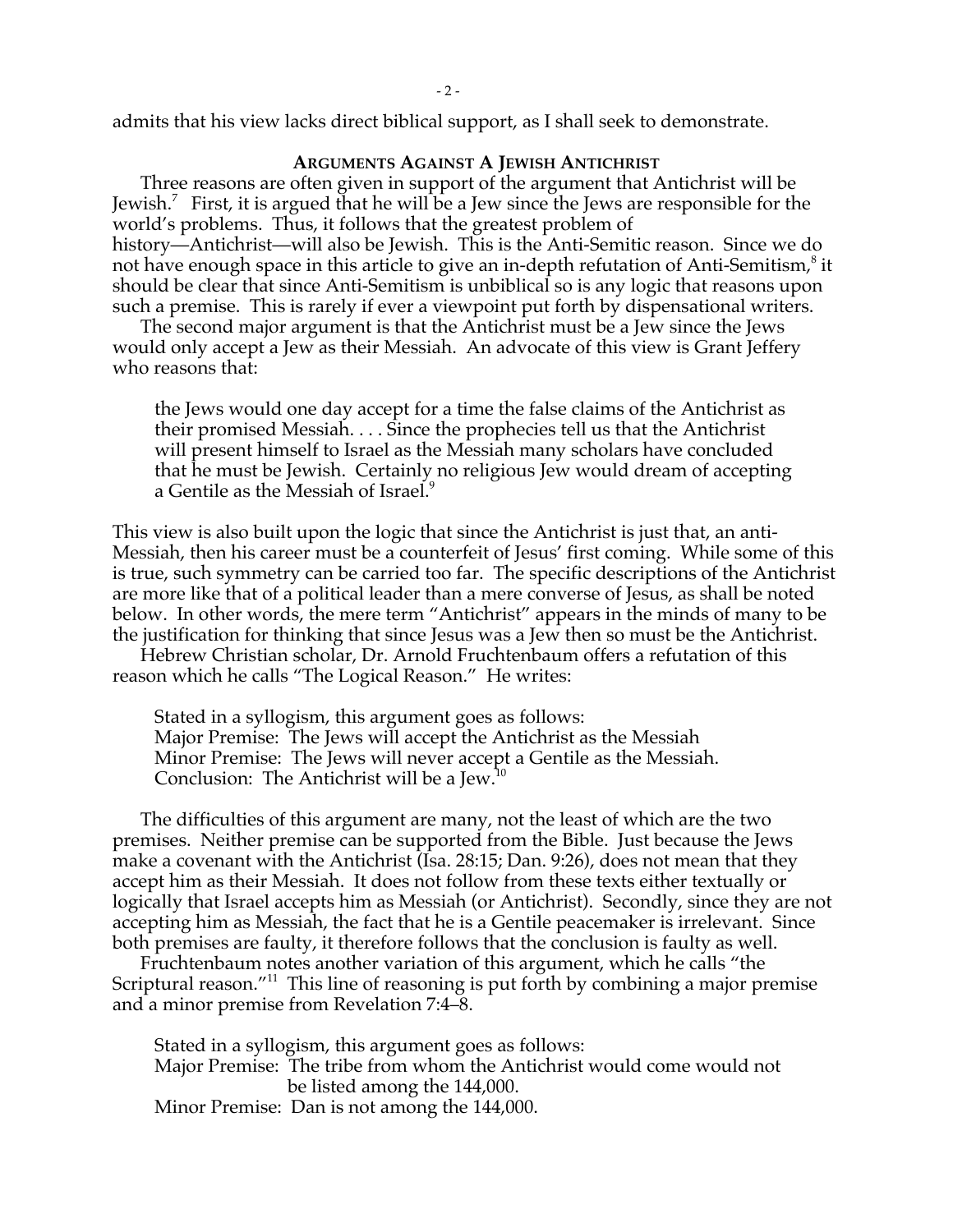Conclusion: The Antichrist is from the tribe of Dan.<sup>12</sup>

The problem with this argument is that it is an argument from silence. Only God knows why Dan was left out. Would not it be just as important to note that the tribe of Dan will be included in millennial Israel (Ezek. 48:2)? What is one to make of that if the tribe of Dan has a curse on it? Further, this entire argument is based upon circular reasoning. The major premise contains a Jewish assumption as a starting point. So is it surprising that this line of reasoning concludes that the Antichrist is of Jewish descent? Not at all since that what circular reasoning is all about: assuming your conclusion as a starting point. Yet, the starting point is not stated in Scripture, it is merely presupposed.<sup>13</sup>

Some argue that Daniel 11:37 has to be a reference to a Jew since in the King James Version of the Bible it says "And he will show no regard for the God of his fathers." It is argued that this is a reference to the God of the Bible. However, such is not the case. Almost all other English translations render this text, as does the New American Standard Version, "And he will show no regard for the gods of his fathers." When one studies this passage in the original Hebrew it becomes clear that it is a reference to Gentile gods. "Any student of Hebrew would see from the original Hebrew text that the correct translation should be 'the gods of his fathers' and not the 'God of his fathers' as the King James has rendered it," declares Fruchtenbaum. "The fact the plural form of the word 'god' is used makes this a reference to heather deities and not to God of Israel. There is much external evidence to show that this is the correct rendering of the Hebrew Text."14

The third argument is made by those who attempt to say that Scripture teaches that Antichrist will be a descendant from the Jewish tribe of Dan. Support for this view is inappropriately derived from Genesis 49:17; Deuteronomy 33:22; Jeremiah 8:16; Daniel 11:37; Revelation 7:4-8. Even though many passages are cited in support of this argument, none of them actually support the notion since they are all taken out of context. In reality, only Daniel 11:37 refers to the Antichrist. Even though some believe that the phrase in Daniel 11:37 "the God of his fathers" (KJV), implies a Jewish apostasy, the phrase is more accurately translated "the gods of his fathers" (NASB). Since Antichrist will in fact be a Gentile, as will be shown below, the argument is unfounded. Since the original Hebrew supports the NASB translation and not the KJV, Antichrist's apostasy will be Christian and not Jewish.<sup>15</sup>

#### **ARGUMENTS FOR A GENTILE ANTICHRIST**

We have seen that the Bible does not teach that Antichrist will be Jewish. However, Scripture does teach that he will be of Gentile and possibly of Roman descent (at least from the Revived Roman Empire).

This can first be seen from biblical typology. Most commentators agree that Daniel 11 speaks of Antiochus Epiphanes, a Gentile, who typifies the future Antichrist. "Nowhere is a Gentile ever seen as a type of Christ; and for good reason too since Christ Himself was to be a Jew."16 Since Antiochus is a Gentile, then so will be Antichrist.

Secondly, biblical imagery supports a Gentile origin of Antichrist. Scripture pictures Antichrist as rising up out of the sea (Rev. 13:1; 17:15). In prophetic literature the sea is an image of the Gentile nations. Thus, Antichrist is seen as a Gentile progeny.

Thirdly, the nature of the "Times of the Gentiles" (Luke 21:24) supports a Gentile Antichrist. Fruchtenbaum notes: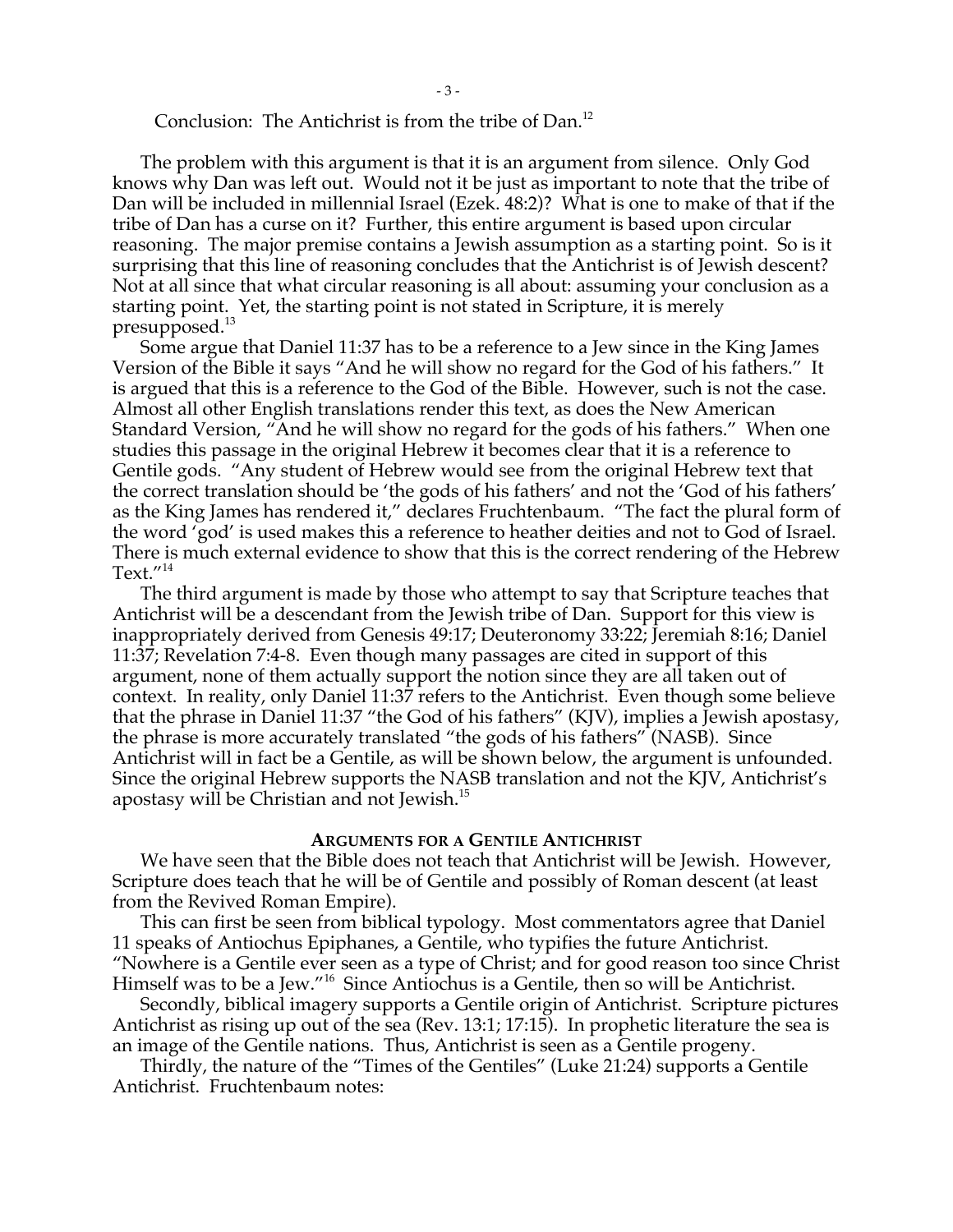It is agreed by all premillennialists that the period known as the Times of the Gentiles does not end until the second coming of Christ. It is further agreed that the Antichrist is the final ruler of the Times of the Gentiles. . . .

If this is so, how then can a Jew be the last ruler at a time when only Gentiles can have the preeminence? To say the Antichrist is to be a Jew would contradict the very nature of the Time of the Gentiles.<sup>17</sup>

Fourthly, the Bible not only teaches that Antichrist will be Gentile, but it also tells us he will be of Roman descent. This is understood from Daniel 9:27 where the one cutting a covenant with Israel is said to represent the revived Roman Empire, since it was the Romans who destroyed Jerusalem and the Temple in A.D. 70.

Finally, that Antichrist is a Gentile ruler is also the thrust of Revelation 17:9–12. This passage says that the Beast (John's term in Revelation for the Antichrist) is one of "seven kings"(17:10), thus, a Gentile (Roman) ruler. G. H. Lang notes:

This eight would be one of the former seven, and so in 13.3 one of his heads had been smitten unto death, and this death-stroke was healed, that is, a man formerly slain by violence is brought again to life. That he had been a former Gentile monarch seems to forbid that he is a Jew. I know not a word of Scripture that suggests this last notion.<sup>18</sup>

#### **CONCLUSION**

While I think it may be possible that the False Prophet (Rev. 13:11–18; 16:13; 19:20; 20:10) could be a Jew (I am not saying that I necessarily think he will be), there does not appear to be any Scriptural grounds to think that the Antichrist will be of the tribe of Dan nor of Jewish descent. It appears that he will be a Gentile and will arise from within the Revived Roman Empire. In the middle of the tribulation he will take his seat in Israel's rebuilt Temple and claim to be God Himself (2 Thess. 2:4). His career will be a short-lived seven-year period for which he will spend eternity in the Lake of Fire upon Christ's return to planet earth (Rev. 19:20; 20:10). Maranatha!

#### **ENDNOTES**

-

<sup>&</sup>lt;sup>1</sup> See Thomas Ice, "The Rapture in Pseudo-Ephraem," on our Pre-Trib website at the following: www.pretrib.org/article-view.php?id=52. Our website also contains a translation of Pseudo-Ephraem's sermon.

<sup>2</sup> Bernard McGinn, *Antichrist: Two Thousand Years of The Human Fascination With Evil* (San Francisco:

Harper Collins, 1994), p. 252.

<sup>&</sup>lt;sup>3</sup> McGinn, *Antichrist*, p. 59.<br><sup>4</sup> McGinn, *Antichrist*, p. 63. McGinn, *Antichrist*, p. 63. <sup>5</sup>

As indicated in Wilhelm Bousset, *The Antichrist Legend: A Chapter in Christian and Jewish Folklore* (London: Hutchinson, 1896), pp. 133–147.

<sup>&</sup>lt;sup>6</sup> (Italics original) Arthur W. Pink, *The Antichrist* (Grand Rapids: Kregel, (1923), 1988, p. 42.<br><sup>7</sup> Those three reasons were gleaned from Arnold Eruchtenbaum. "The Nationality of the A

<sup>&</sup>lt;sup>7</sup> These three reasons were gleaned from Arnold Fruchtenbaum, "The Nationality of the Anti-Christ"

<sup>(</sup>Englewood, NJ: American Board of Missions To The Jews, n.d.).<br><sup>8</sup> For more on the unbiblical nature of anti-Semitism see my forthcoming book due out in the Summer of 2005, *The New Anti-Semitism: Why The World Hates Israel* from Balfour Books. <sup>9</sup>

Grant R. Jeffrey, *Prince of Darkness: Antichrist and the New World Order* (Toronto: Frontier Research Publications, 1994), p. 39.

<sup>&</sup>lt;sup>10</sup> Fruchtenbaum., "Ñationality," p. 8.<br><sup>11</sup> Fruchtenbaum., "Nationality," p. 11.